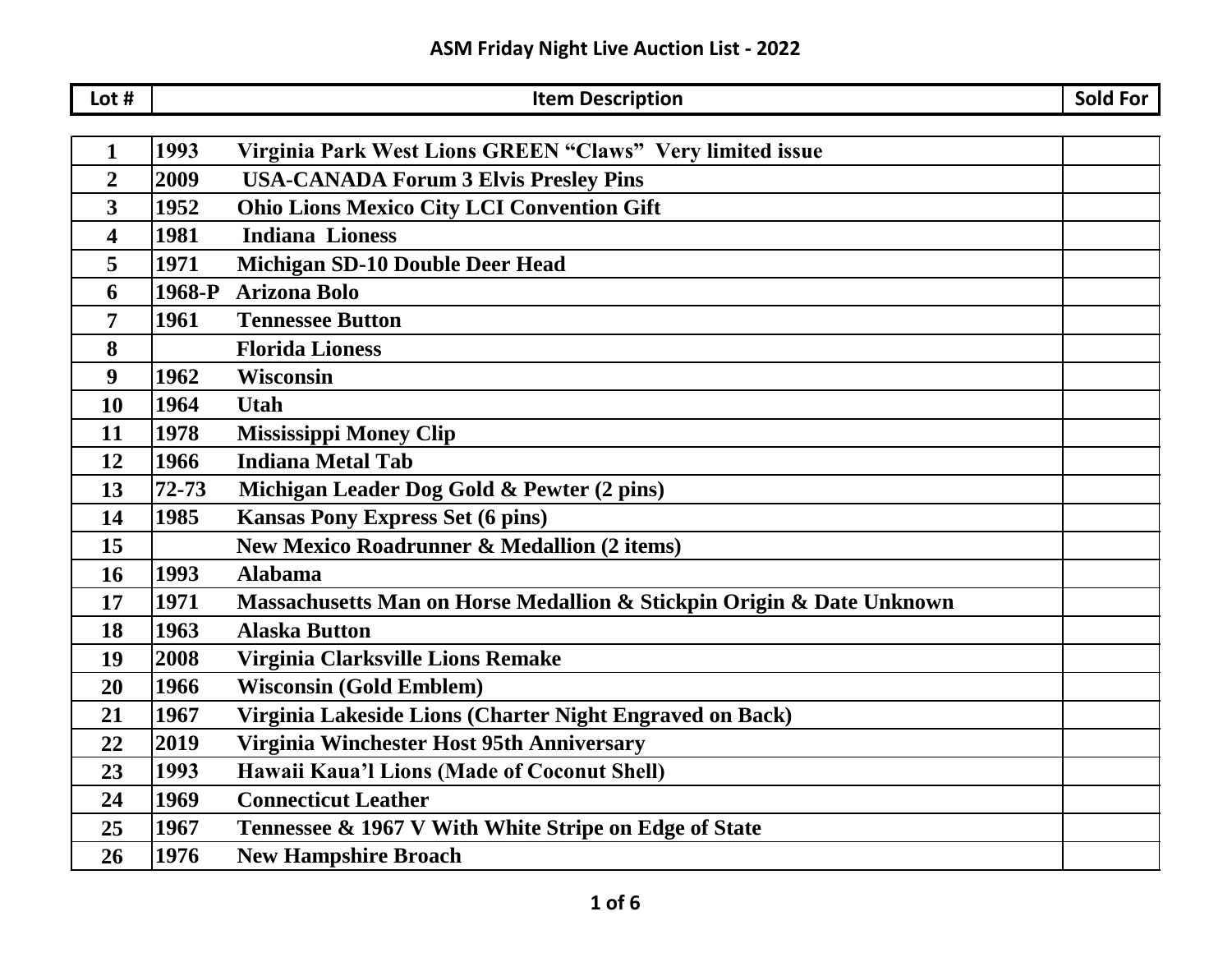| Lot # | <b>Item Description</b>                                                       | Sold For |
|-------|-------------------------------------------------------------------------------|----------|
|       |                                                                               |          |
| 27    | <b>Bill Shaw, LITPC Secretary</b>                                             |          |
| 28    | 1986, 87, 91, 92 Utah Special Early People & Cave People Set (4 pins)         |          |
| 29    | Virginia Leadership Institute<br>2008                                         |          |
| 30    | <b>Tennessee Cat Red Stone</b><br>1969 P                                      |          |
| 31    | 2013<br><b>LITPC Medallion w/Heavy Chain</b>                                  |          |
| 32    | 2018<br><b>LITPC Membership Drive Train Set (5 pins)</b>                      |          |
| 33    | LCI Presidential Leadership Medal by President Rohit C. Mehta<br>1992         |          |
| 34    | <b>IV Pin Traders 3 Cartoon Characters</b>                                    |          |
| 35    | Snow White & the 7 Dwarfs Original by Whit Miller cost him \$10,000 +<br>1977 |          |
| 36    | 1954<br>Nebraska Red & White Steer                                            |          |
| 37    | 1965<br><b>Connecticut Key w/Purple Emblem</b>                                |          |
| 38    | 1966<br>Hawaii                                                                |          |
| 39    | 2001<br>New Jersey Pin Traders Civil War Set (5 pins)                         |          |
| 40    | <b>New Mexico Green</b><br>1967                                               |          |
| 41    | LCI Compact & Telephone Directory (Great item for Memorabilia Collector)      |          |
| 42    | 1963V-2 Missouri                                                              |          |
| 43    | 1970<br>Virginia Gold & Silver Soldier (2 pins)                               |          |
| 44    | 1964<br>Hawaii                                                                |          |
| 45    | <b>Arizona Pin Traders Buckle</b><br>1996                                     |          |
| 46    | <b>Mississippi Lions Postage Stamp Dispenser</b>                              |          |
| 47    | 1957<br>Nebraska Blue & White Steer                                           |          |
| 48    | 1976<br><b>Utah Unique Copper Spoon</b>                                       |          |
| 49    | 66-70<br>$MD-5(6 \text{ pins})$                                               |          |
| 50    | 2015<br>Missouri Pin Traders "Merry Christmas" w/3 Pin set                    |          |
| 51    | LCI Presidential Leadership Medal by President James T. Coffey<br>1993        |          |
| 52    | 1978<br><b>Michigan Special</b>                                               |          |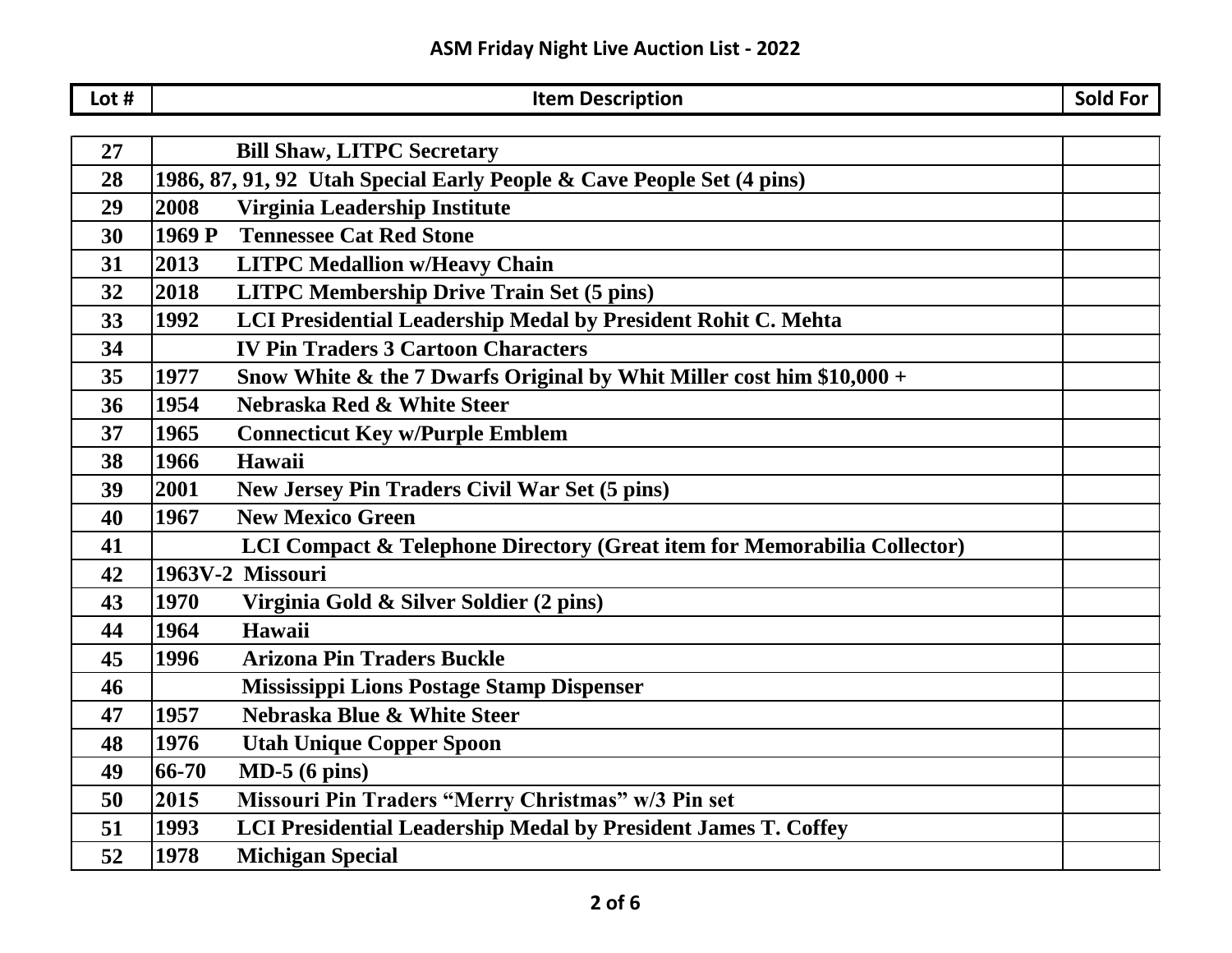| Lot # |        | <b>Item Description</b>                                             | <b>Sold For</b> |
|-------|--------|---------------------------------------------------------------------|-----------------|
|       |        |                                                                     |                 |
| 53    | 2007   | Virginia Leadership Institute                                       |                 |
| 54    | 1977   | Delaware & 1977 V. The variation is not shown on the LITPC website  |                 |
| 55    | 2006   | Virginia Pin Traders Mini Ship Set (12 pins) Extremely Hard to Find |                 |
| 56    |        | Caribbean Pin Traders Set (4 pins) Not seen too often at auction    |                 |
| 57    |        | <b>New York Pin Traders Lobster Set (4 pin</b>                      |                 |
| 58    | 1980   | Hawaii & 1980 Prestige (2 pins)                                     |                 |
| 59    | 1962   | Virginia Silver Tie Bar                                             |                 |
| 60    | 1962   | Wisconsin & 1965 Wisconsin $(2 \text{ pins})$                       |                 |
| 61    | 1985   | Utah Lioness & 1986 Utah Lioness (2 pins)                           |                 |
| 62    | 1965   | <b>Connecticut Key Marked "Connecticut Lions"</b>                   |                 |
| 63    | 1964   | <b>New Hampshire</b>                                                |                 |
| 64    | 1965   | Connecticut Mini Key w/Story about the pin                          |                 |
| 65    | 1962   | Virginia Original Safety Pin Back                                   |                 |
| 66    | 1975 P | Oregon                                                              |                 |
| 67    | 2017   | <b>LITPC Membership Drive Train (5 pins)</b>                        |                 |
| 68    | 1975   | <b>Michigan SD-10</b>                                               |                 |
| 69    |        | <b>Missouri 5 Pin Hillbilly Set</b>                                 |                 |
| 70    | 1971   | Nevada in the LITPC Catalog when NV was in MD-4                     |                 |
| 71    | 1969   | <b>Kentucky Special Tie Clip</b>                                    |                 |
| 72    | 1969   | Vermont & 1970 Vermont & 1971 Vermont (3 pins)                      |                 |
| 73    |        | 2006P V Idaho Yellow Emblem                                         |                 |
| 74    | 1975   | New Hampshire & 1975 P (2 pins)                                     |                 |
| 75    | 1970   | Virginia "Eye of the Eagle" Button                                  |                 |
| 76    | 1977   | <b>New Jersey Special</b>                                           |                 |
| 77    |        | Bartow Lions Florida 5 pin set of Popeye the Sailor and Friends     |                 |
| 78    | 2006   | Virginia Leadership Institute                                       |                 |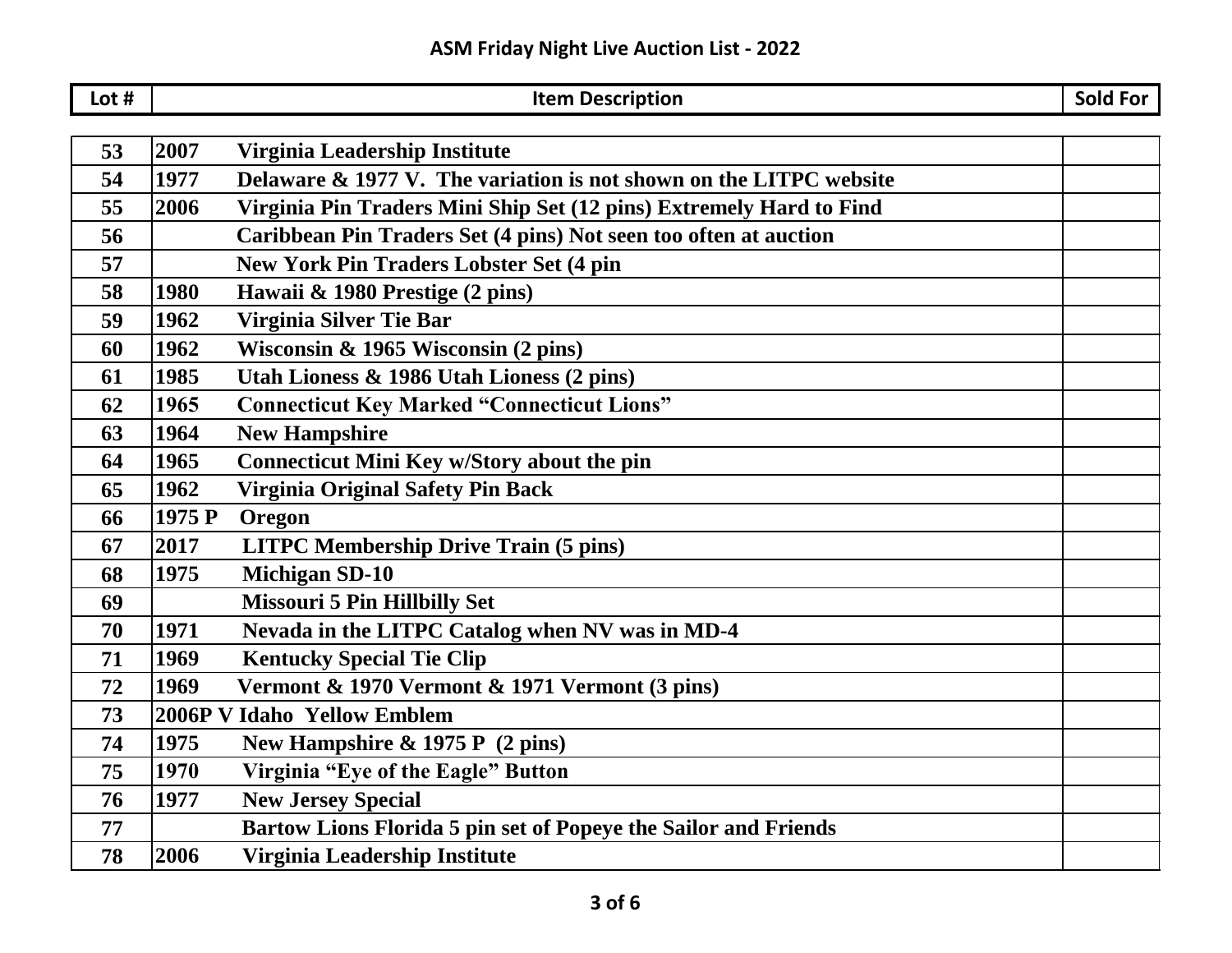| Lot $#$    |        | <b>Item Description</b>                                           | <b>Sold For</b> |
|------------|--------|-------------------------------------------------------------------|-----------------|
|            |        |                                                                   |                 |
| 79         | 1977 V | Iowa The "r" is missing on the sign                               |                 |
| 80         | 1988   | <b>Utah Lioness</b>                                               |                 |
| 81         | 1962   | <b>Indiana</b>                                                    |                 |
| 82         |        | Virginia Pin Traders Charter Pin                                  |                 |
| 83         | 1968   | Hawaii                                                            |                 |
| 84         | 1960   | Nebraska Lions Ceramic Salt & Pepper Shakers                      |                 |
| 85         | 1974   | Kansas District 17 SE "Air Capital of the World" Hard to Find     |                 |
| 86         |        | <b>Florida Lioness TWO Yearly Pins</b>                            |                 |
| 87         | 2010   | Virginia Verle & Bev Malik Post Card TWO Pins (In VA PP Catalog)  |                 |
| 88         | 1969   | <b>New Hampshire (Miscellaneous Listing) Lion Head Dangler</b>    |                 |
| 89         |        | King Richard & His Court 9 pin cartoon set                        |                 |
| 90         | 1978 V | <b>New Hampshire Medallion Dark Color w/Chain</b>                 |                 |
| 91         | 1967   | <b>LCI Golden Anniversary Medal</b>                               |                 |
| 92         | 1998   | Indian Totem Pole Cloisonné & Bronze (9 pins each, total 18 pins) |                 |
| 93         | 1971   | <b>New Jersey Medallion With Chain</b>                            |                 |
| 94         |        | <b>Undated North Carolina Shoe Horn</b>                           |                 |
| 95         | 1955   | <b>LCI Convention Registration Medal</b>                          |                 |
| 96         | 1974   | North Dakota First ND Pin in the Catalog                          |                 |
| 97         | 1964   | <b>New Mexico First Pin</b>                                       |                 |
| 98         | 1958   | <b>MD-4 Cal-Nevada Gold Miner</b>                                 |                 |
| 99         | 1967   | <b>Alaska</b>                                                     |                 |
| <b>100</b> | 1968 P | Virginia Jorge Bird                                               |                 |
| 101        | 1976   | <b>Massachusetts Special</b>                                      |                 |
| 102        | 1964   | <b>New Hampshire Medallion</b>                                    |                 |
| 103        | 1967   | <b>New Hampshire</b>                                              |                 |
| 104        | 1977   | Delaware & 1977 V Delaware (2 pins)                               |                 |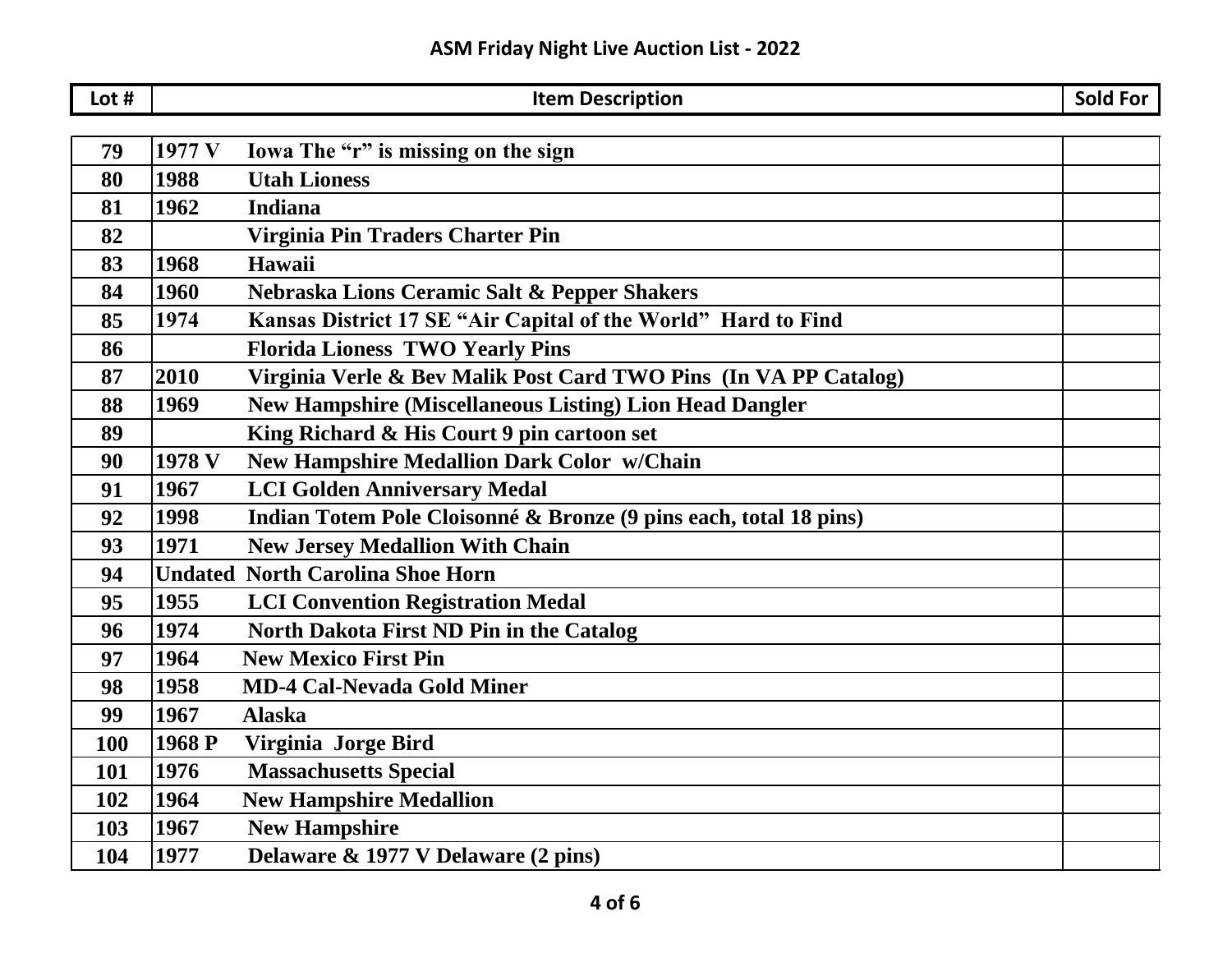| Lot # |              | <b>Item Description</b>                                           | <b>Sold For</b> |
|-------|--------------|-------------------------------------------------------------------|-----------------|
|       |              |                                                                   |                 |
| 105   | 1975         | <b>MD-19 &amp; 1975 P Totem Pole (2 pins)</b>                     |                 |
| 106   | 1962         | Maine & 1962 V-1 Maine (2 pins)                                   |                 |
| 107   | 1981         | Hawaii & 1981 V (2 pins)                                          |                 |
| 108   | 1960         | <b>Connecticut Button</b>                                         |                 |
| 109   | 1974         | <b>Connecticut</b>                                                |                 |
| 110   | 1969 P       | <b>Virginia Dave Evans</b>                                        |                 |
| 111   | <b>Early</b> | <b>Alaska Walrus Heads (3 pins)</b>                               |                 |
| 112   | 1968         | <b>Arizona</b>                                                    |                 |
| 113   | 1953         | <b>Lions International Convention Badge</b>                       |                 |
| 114   | 1982         | Wyoming & 1982 V Wyoming (2 pins)                                 |                 |
| 115   | 1994         | Sheriff Phoenix, AZ Yellow Lettering for Bill Smith (VA)          |                 |
| 116   | 1983         | Oregon & 1983 V Oregon (2 pins)                                   |                 |
| 117   | 2005         | Virginia Spotsylvania Lions Ball Marker                           |                 |
| 118   | 1963         | <b>MD-41 First pin is a button</b>                                |                 |
| 119   | 1970 V       | Hawaii                                                            |                 |
| 120   | 1970         | <b>MD-4 CAL-NEV 9 Piece Finger Nail Travel Zipper Case</b>        |                 |
| 121   | 1962         | <b>Indiana</b>                                                    |                 |
| 122   | 1978         | Montana One of the truly hard ones to find                        |                 |
| 123   |              | Pennsylvania 39 Kutztown Lions pins.                              |                 |
| 124   | 1959-1       | Illinois Abe Lincoln Button Great addition to anyone's collection |                 |
| 125   | 1968         | Colorado & 1968 V Colorado (2 pins)                               |                 |
| 126   | 1970         | Oklahoma Undated & 1970 Undated V (2 pins)                        |                 |
| 127   | 1974 P       | New Mexico Small Dated & 1974 P Large Undated                     |                 |
| 128   | 1960         | <b>New Hampshire Script pin</b>                                   |                 |
| 129   | 1962         | <b>Oklahoma Button</b>                                            |                 |
| 130   | 1969         | Montana Plastic No two are the same.                              |                 |